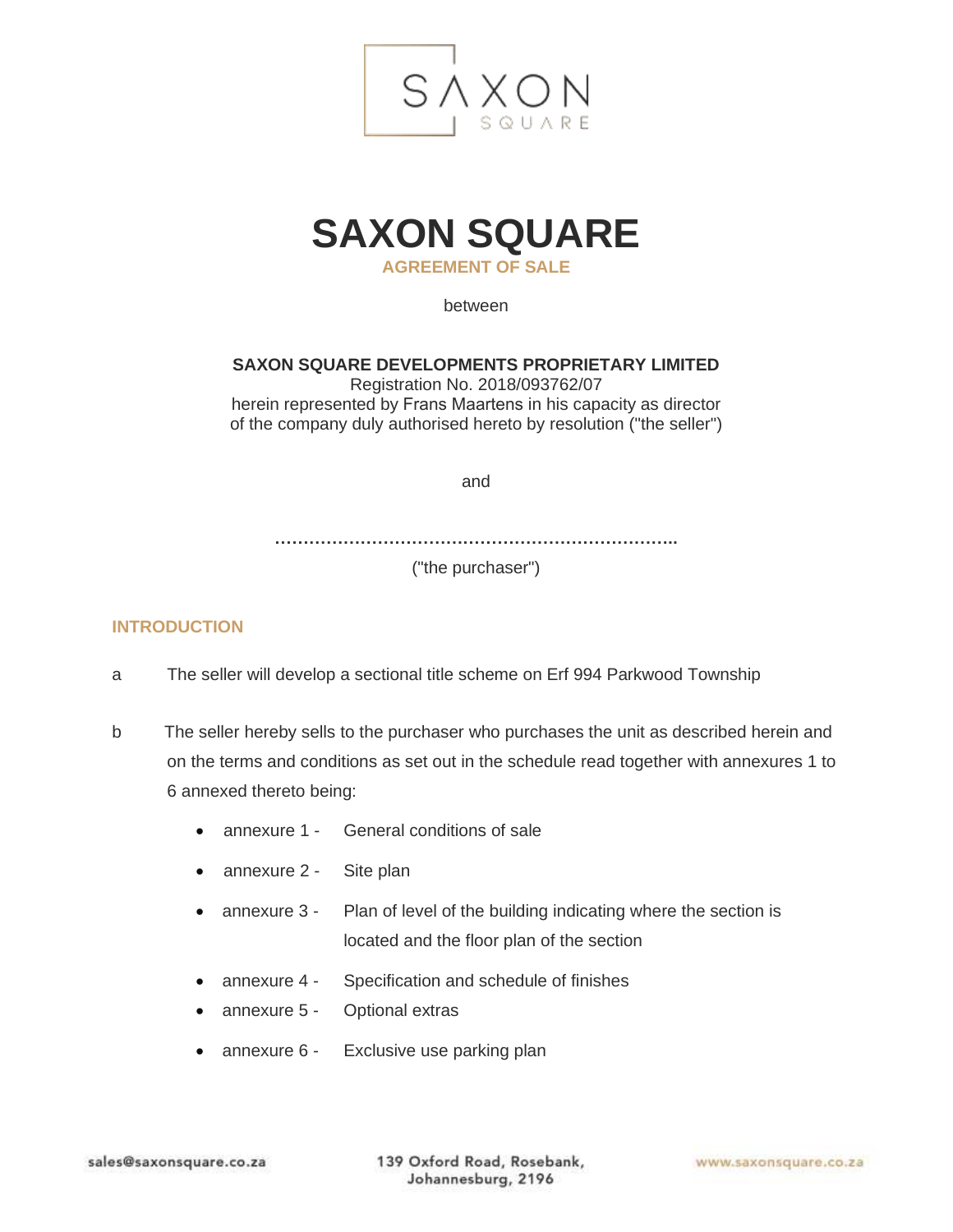## **SCHEDULE TO AGREEMENT OF SALE**

| 1              | Description of the land upon<br>which the scheme is to be<br>developed.                                                                                                 | Erf 733 and Erf 734 Parkwood Township, which<br>erven shall be consolidated to Erf 994 Parkwood<br>township, measuring 2054 square meters in<br>extent.                |
|----------------|-------------------------------------------------------------------------------------------------------------------------------------------------------------------------|------------------------------------------------------------------------------------------------------------------------------------------------------------------------|
| $\overline{2}$ | Name of building/s to be erected<br>on the land.                                                                                                                        | "Saxon Square"                                                                                                                                                         |
| 3              | Description of the section to be<br>developed by the seller and sold<br>to the purchaser in terms of this<br>agreement and hereinafter<br>referred to as "the section". | more fully described in the plans annexed hereto<br>marked annexures 2 to 4 read together with<br>annexure 5.                                                          |
| 4              | Approximate measurement of<br>the section.                                                                                                                              | measured to the median line of the dividing walls<br>of such section.                                                                                                  |
| 5              | Description of Unit                                                                                                                                                     | A unit comprising the section, together with an<br>undivided share in the common property<br>apportioned to the section in accordance with the<br>participation quota. |
| 6              | <b>Seller Details</b>                                                                                                                                                   | Saxon Square Developments Proprietary Limited                                                                                                                          |
|                | <b>Physical Address</b>                                                                                                                                                 | Irene Corporate Corner<br>37 Via Salara Crescent<br><b>IRENE</b><br><b>GAUTENG</b><br>0157                                                                             |
| 7.             | Purchase price, (incl. VAT)                                                                                                                                             |                                                                                                                                                                        |
|                |                                                                                                                                                                         | which incorporatos the following:                                                                                                                                      |

which incorporates the following:

| Item                    | Amount     | (if applicable) |
|-------------------------|------------|-----------------|
|                         |            |                 |
| <b>Base Price</b>       | R          |                 |
|                         |            |                 |
| Additional              | R99.999.00 |                 |
| Parking                 |            |                 |
| <b>Storage Facility</b> | R20,000.00 |                 |
| Oven Upgrade            | R10,000.00 |                 |
| <b>TOTAL</b>            | R          |                 |
|                         |            |                 |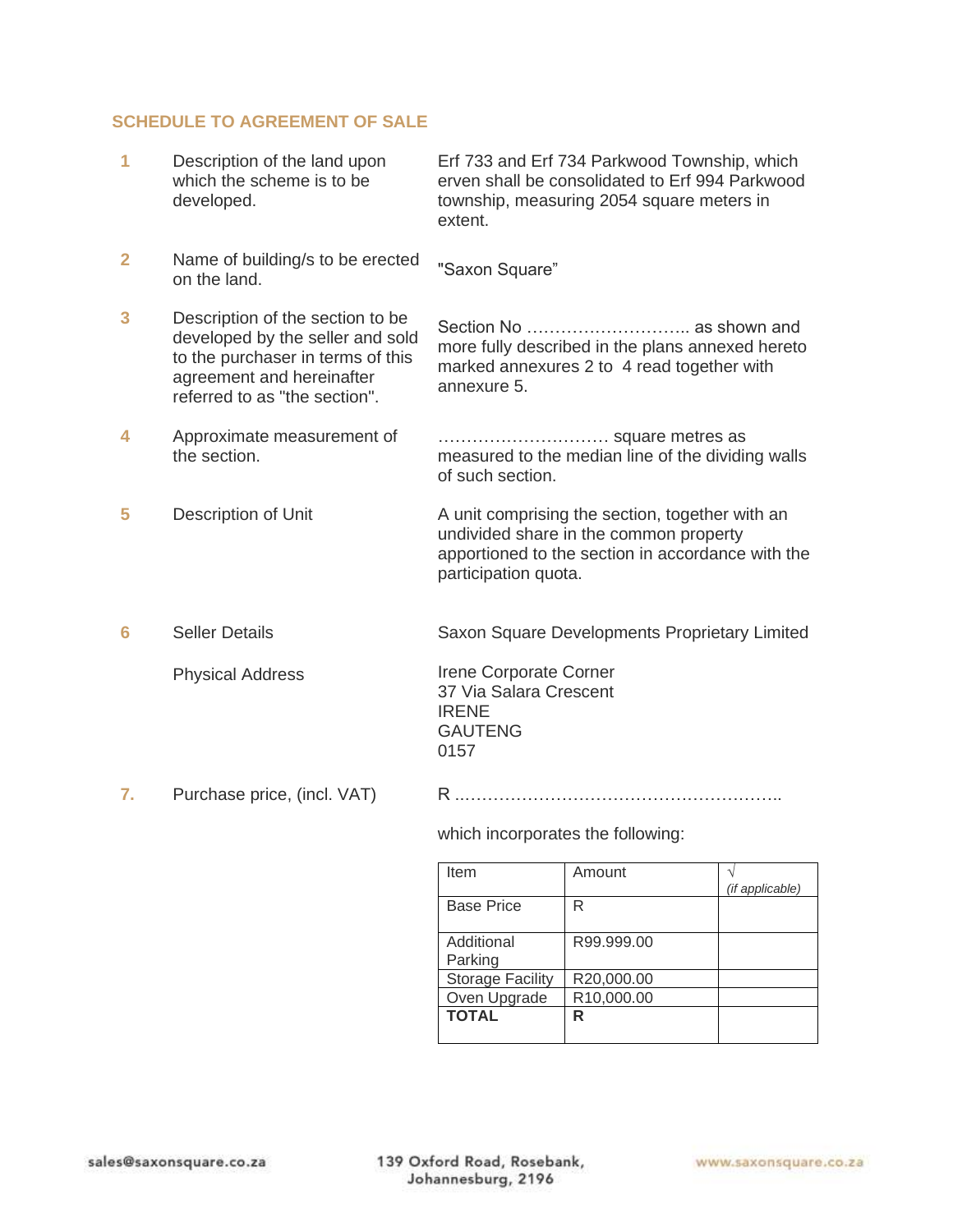**8.** Securing Amount **Amount payable:** 

| Unit Type       | Amount               | (if applicable) |
|-----------------|----------------------|-----------------|
| Studio or 1 Bed | R <sub>15</sub> ,000 |                 |
| 2 Bed           | R30,000              |                 |

which amount shall be payable to the seller's conveyancers on signature by the purchaser of this agreement, to be used towards any outstanding occupational interest, cost contribution or consumption deposits, and which shall be invested in an interest bearing trust account as provided for in 4.1 of annexure 1.

- **9** Loan amount, to be secured by the registration of a mortgage bond over the unit R ………………………………………….………… **10** Balance of purchase price. R………………………………………………………
- **11** Date upon which an offer in principle of the loan in 9 must be obtained. subject to 14.3 of annexure 1.
- **12** Date when the balance of the purchase price in 10 and loan amount in 9 is to be secured.

**13.** Date upon which the seller will give transfer of the unit to the purchaser.

Within 21 days of signature of this agreement but

The balance of the purchase price shall be paid by the purchaser to the seller's conveyancers, alternatively the purchaser shall issue a bank guarantee in a format reasonably acceptable to the seller's conveyancers, within 21 days of request in writing from the seller's conveyancers but provided the suspensive conditions in this agreement, if any, have been fulfilled;

The loan amount in 9 shall be secured within 30 days of submission of the sectional title plan to the Surveyor General for approval;

On or as soon as practically possible after the opening of the sectional title register and against payment of the purchase price in 7.

**14** Anticipated occupation date It is anticipated that the purchaser will be given and will take occupation of the section on 30 November 2022, but subject to the provisions of 7 of annexure 1.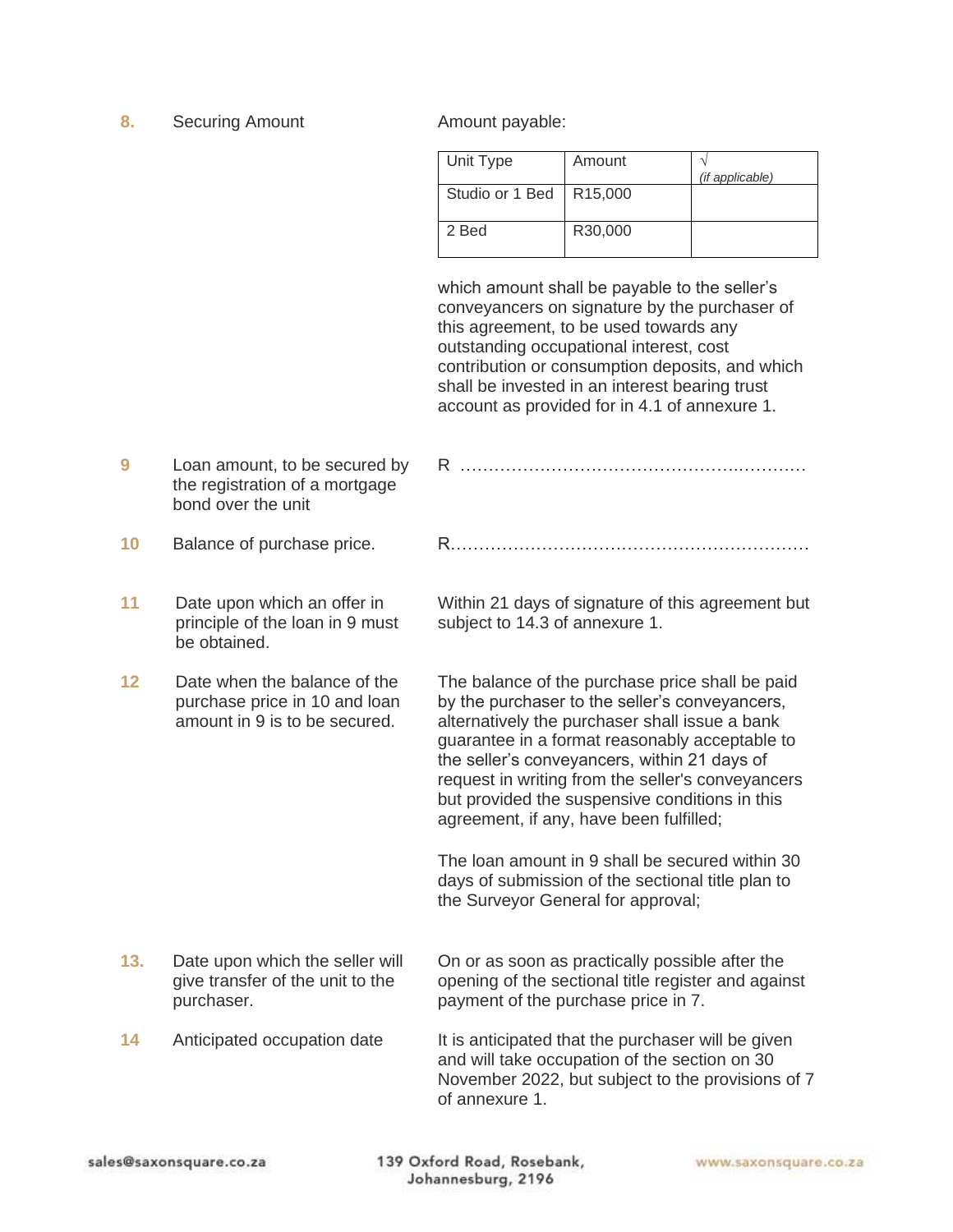| 15 | Purchaser's contribution to the<br>seller's costs of managing,<br>cleaning, maintaining and<br>providing security services to<br>the buildings, from the<br>occupation date to date of<br>transfer. |                                                                                                                                                                                                                                                                                      |
|----|-----------------------------------------------------------------------------------------------------------------------------------------------------------------------------------------------------|--------------------------------------------------------------------------------------------------------------------------------------------------------------------------------------------------------------------------------------------------------------------------------------|
| 16 | Purchaser's domicilium address<br>i.e. address where purchaser<br>will accept service of legal<br>documents.                                                                                        | As reflected on the schedule headed "purchaser's<br>details" on the final page of this schedule.                                                                                                                                                                                     |
| 17 | Participation quota                                                                                                                                                                                 | The land in 1 is currently zoned to permit the<br>development of residential units and a hotel. The<br>seller allocates 100% of the participation quotas<br>to residential units. The participation quota of the<br>section shall be as reflected on the approved<br>sectional plan. |
| 18 | Name & address of seller's<br>conveyancers.                                                                                                                                                         | <b>Strauss Scher Attorneys</b><br>P O Box 786473<br>Sandton 2146<br>(ref: Mr J H Scher/Nancy Chowthree)<br>Tel: 0027 11 883 9798<br>Fax: 0027 11 883 6661<br>e-mail: nancy@straussscher.co.za                                                                                        |
| 19 | Penalty interest.                                                                                                                                                                                   | 2% above the prime overdraft rate of the seller's<br>bankers from time to time.                                                                                                                                                                                                      |
| 20 | Occupational Interest                                                                                                                                                                               | Purchase price multiplied by 7% and divided by<br>12, payable monthly in advance, pro rata from the<br>occupation date to transfer, subject to 5 of<br>annexure 1.                                                                                                                   |
| 21 | Agent                                                                                                                                                                                               | Saxon Square Sales Representatives                                                                                                                                                                                                                                                   |
| 22 | Areas of exclusive use to be<br>allocated to the section in the<br>management rules in<br>accordance with section 10(7)<br>and 10(8) of the Sectional Title<br>Schemes Management Act 8 of<br>2011  | Parking bay number/s  as reflected<br>on annexure 6                                                                                                                                                                                                                                  |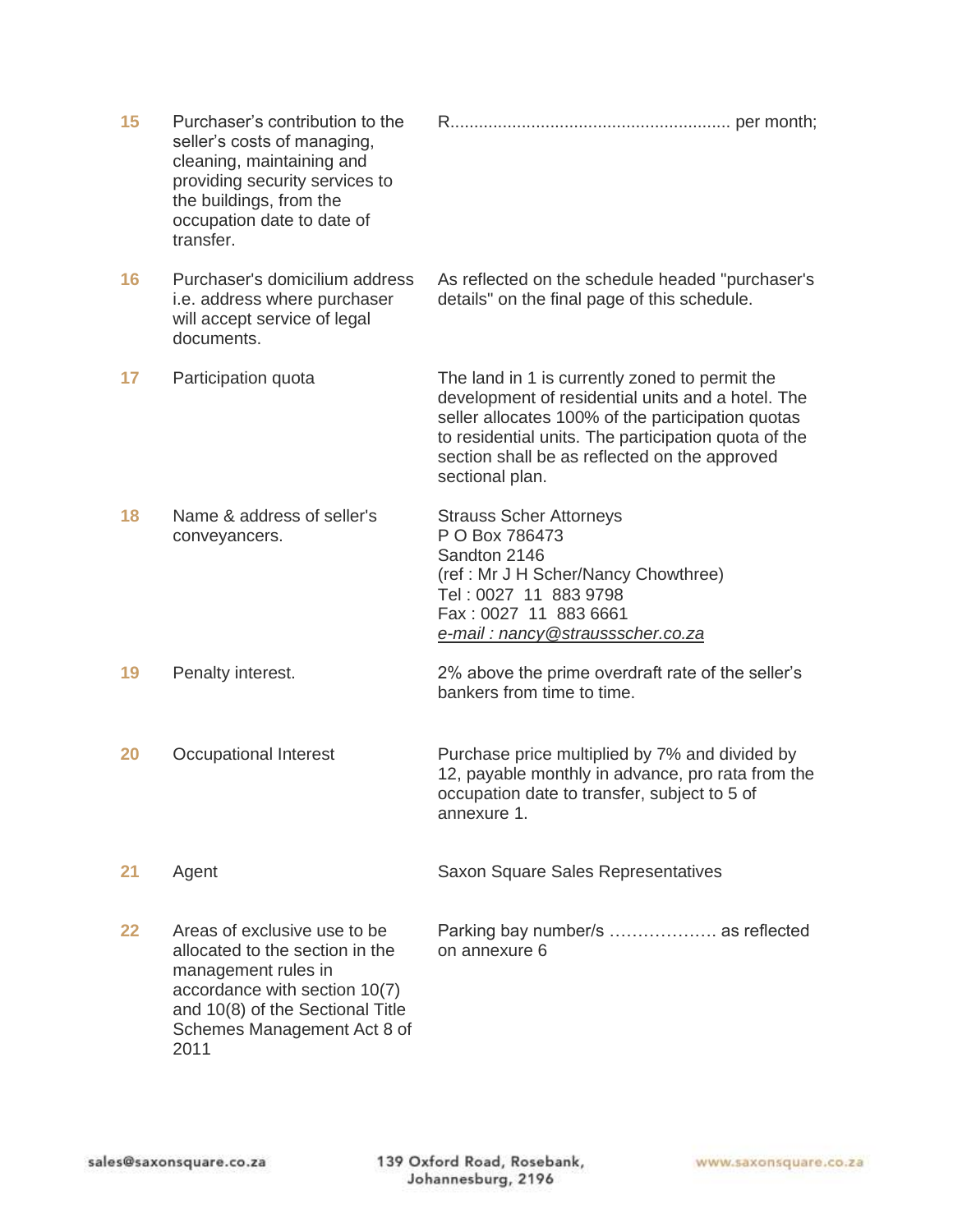## **PURCHASER'S DETAILS**

**(Purchaser's chosen domicilium in terms of 16 of this schedule)**

| <b>Purchaser</b>                                                                                                         |  |  |  |  |
|--------------------------------------------------------------------------------------------------------------------------|--|--|--|--|
| Name                                                                                                                     |  |  |  |  |
| Identity No.: / Registration No.:                                                                                        |  |  |  |  |
|                                                                                                                          |  |  |  |  |
| If married, name and<br>Identity No.: of spouse                                                                          |  |  |  |  |
|                                                                                                                          |  |  |  |  |
| How are you married<br>(Antenuptial contract / in community<br>of property / married other than by<br>South African law) |  |  |  |  |
| Tax number                                                                                                               |  |  |  |  |
| Current residential address                                                                                              |  |  |  |  |
|                                                                                                                          |  |  |  |  |
| Current physical address                                                                                                 |  |  |  |  |
|                                                                                                                          |  |  |  |  |
| Postal address                                                                                                           |  |  |  |  |
| E-mail address                                                                                                           |  |  |  |  |
| Telephone No.                                                                                                            |  |  |  |  |
| Cell No.                                                                                                                 |  |  |  |  |
| Fax No.                                                                                                                  |  |  |  |  |